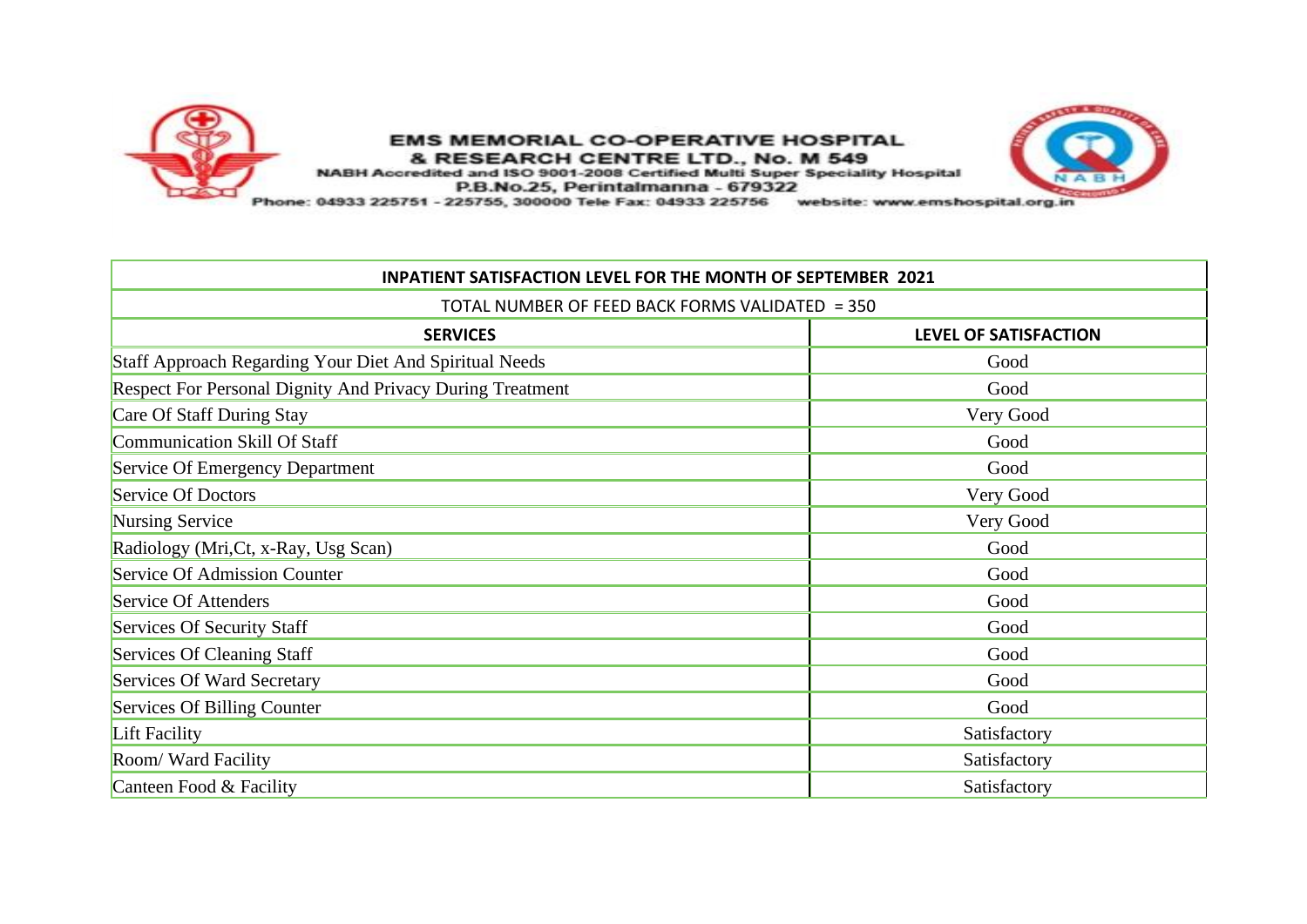| <b>OUTPATIENT SATISFACTION LEVEL FOR THE MONTH OF SEPTEMBER 2021</b><br>TOTAL NUMBER OF FEED BACK FORMS VALIDATED = 300 |              |  |
|-------------------------------------------------------------------------------------------------------------------------|--------------|--|
|                                                                                                                         |              |  |
| <b>RECEPTION</b>                                                                                                        | Good         |  |
| <b>OPINION ABOUT DOCTORS</b>                                                                                            | Good         |  |
| <b>BEHAVIOR OF OP STAFF</b>                                                                                             | Good         |  |
| OP WAITING/SPACE FACILITY                                                                                               | Satisfactory |  |
| <b>PHARMACY</b>                                                                                                         | Good         |  |
| <b>RADIOLOGY</b>                                                                                                        | Good         |  |
| <b>TOILET FACILITY</b>                                                                                                  | Satisfactory |  |
| <b>CLEANLINESS</b>                                                                                                      | Good         |  |
| DRINKING WATER FACILITY                                                                                                 | Good         |  |
| <b>CANTEEN</b>                                                                                                          | Good         |  |